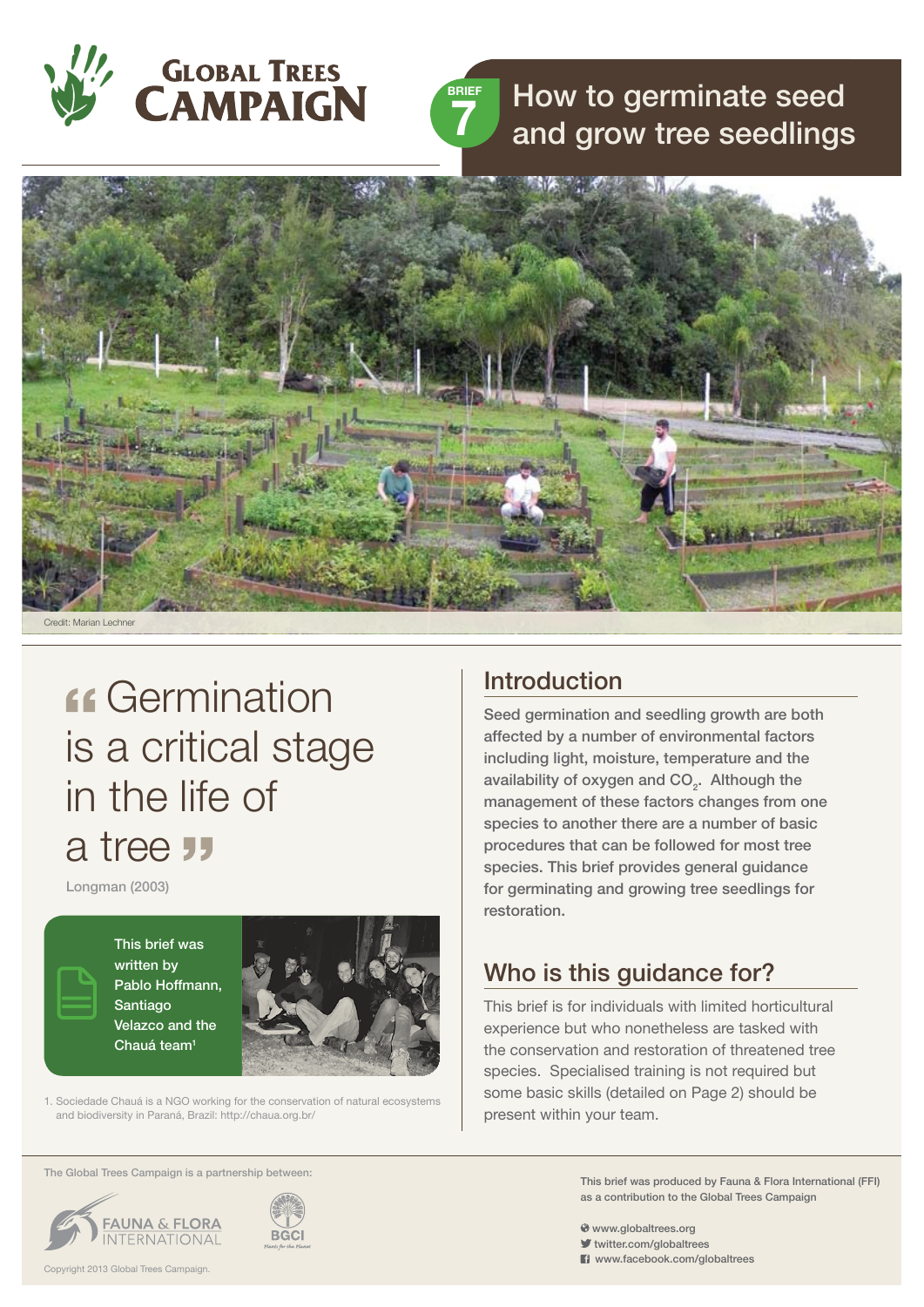



## Before you start

Before you start, take the time to (1) research your target species; (2) ensure your team has the right skills; (3) set-up appropriate facilities with necessary equipment; (4) obtain a source of viable seed and (5) develop a seed sowing calendar.

### **Step 1: Know your target species in advance**

**Different trees produce seeds with wide-ranging requirements for germination and seedling growth. For your target species, compile existing information from published literature, contact botanic gardens, seed banks or nurseries or consult specialists on the germination and growth of your species. Try to develop an understanding of the optimum growing medium, temperature, moisture and light requirements for your target species (or for closely related species).**

#### **Growing medium**

Most species require a germination medium that is relatively open (for gas exchange) and water retentive.

However it is still worth investigating whether your target species has particular requirements. For example, some species require certain bacteria or fungi to be present in the soil.

#### **Temperature**

Temperature is a very important factor for germination but optimal temperature may vary greatly among different species. Most species have a maximum and minimum temperature, above or below which, germination will not take place.

#### **Moisture**

Most species require enough moisture to support growth of emerging seedlings but excessive watering reduces the amount of available oxygen in the substrate and promotes fungal growth. Species will vary in the amount of water required

after they emerge from seed.

#### **Light**

Most tree seeds will germinate in the dark but a few species do require light to germinate. Managing light levels will be more critical **after** seedlings emerge. Find out whether your species is shade tolerant or not.





**When no existing information is available, you may need to set up your own experiments to discover optimal growing medium, moisture, temperature and light for a given species. For guidance on how to develop germination experiments, [see GTC Brief 8.](http://globaltrees.org/resources/germination-experiments)**

#### **Step 2: Make sure your team has the right skills**

**No specific technical skills are required for basic germination and seedling growth. However your team needs to be organised, have good time management and should have experience with record keeping.** 

**For difficult to germinate species, you should have someone in your team with knowledge of horticulture and experience with carrying out experimental trials.**

2



 www.globaltrees.org twitter.com/globaltrees **El** www.facebook.com/globaltrees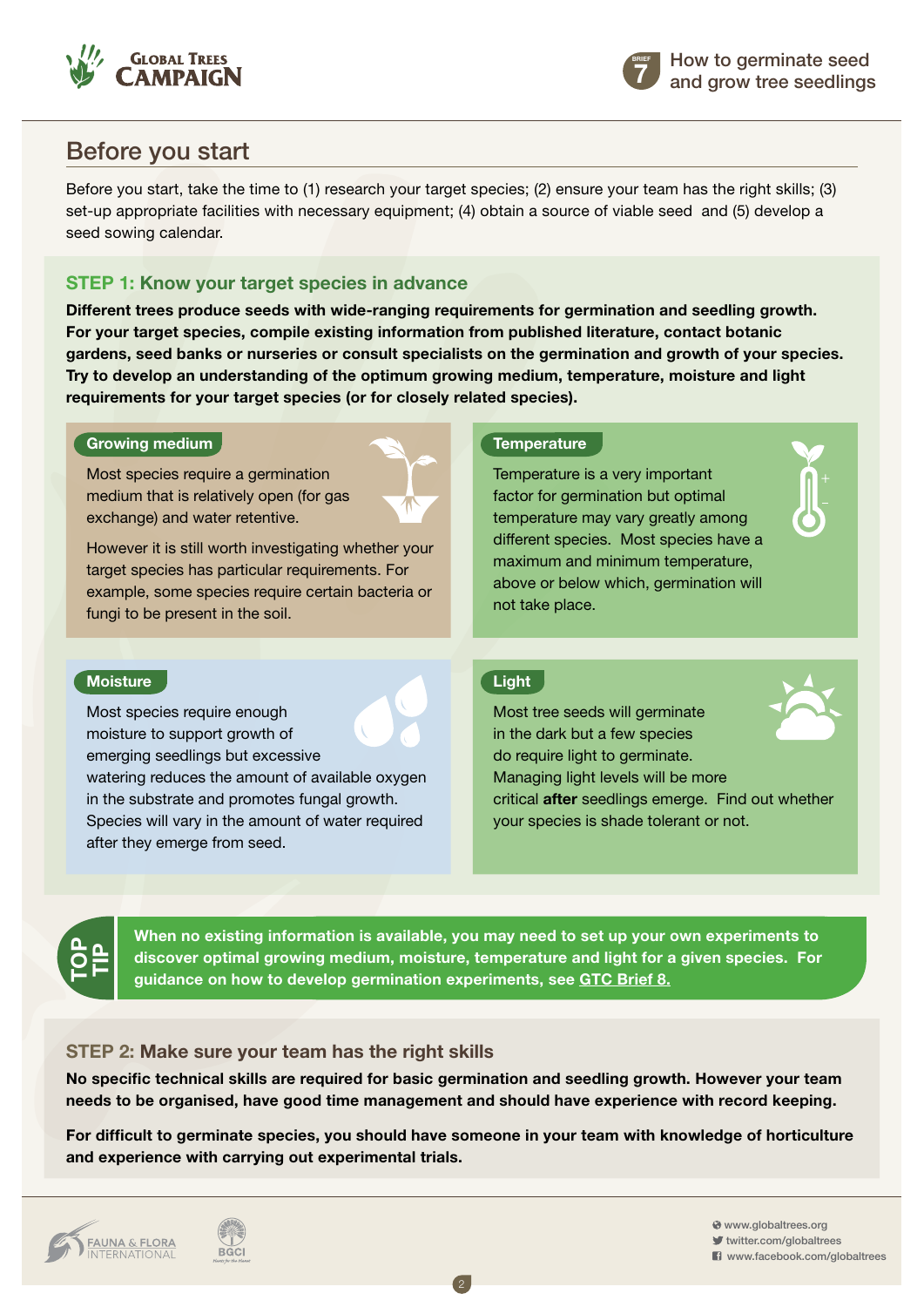

**7 BRIEF**

### **Step 3: Establish facilities and acquire equipment**

Advice on how to construct a nursery and a checklist of essential nursery equipment are provided in [GTC Brief 4.](http://globaltrees.org/resources/how-to-build-a-nursery) Here we provide examples of some of the essential equipment for germination and early seedling growth.

#### **Your nursery facility**

- Sufficient space for seed beds and pot beds
- Wind breaks and fencing
- Potting shed

#### **Equipment and resources**

- Growing medium
- Sieve (for removing large particles from soil)
- Materials for shading (e.g. bamboo)
- Polythene covers (to protect seedlings from frost)
- **Sheltered area for workers**
- Access to water
- Compost heap
- Seed trays, larger pots
- Trowel, Spade, Fork, Rake, Watering can
- Pruning knife, Secateurs
- **Labels, Notebooks, Pencils, Pens**

#### **Step 4: Obtain a source of seeds and prepare them for germination**

Successful germination depends on a source of viable seed. For guidance on how to collect seed from threatened trees see [GTC Brief 5](http://globaltrees.org/resources/seed-collection-threatened-trees).

Seed from certain species may also require pre-treatment (e.g. scarifying seeds, soaking seeds in hot water or chemicals etc.) or stratification before germination can take place. For more guidance on preparing your seeds for germination see [GTC Brief 6.](http://globaltrees.org/resources/storing-seeds-and-preparing-for-germination)

#### **Step 5: Plan when you are going to sow seeds**

Some species produce recalcitrant seeds that quickly lose viability and cannot be stored for long periods of time. Seeds from these species need to be sown as soon as they are collected and cleaned.

Other species produce orthodox seeds that can be stored over longer periods, therefore allowing you to select a sowing date that will favour later growth and planting of seedlings. Identify the optimal planting season for your species and calculate sowing dates based on the time it takes your species to germinate and grow to planting size.

| <b>Species</b>   | <b>Sowing date</b>   | Time to germinate | Time to grow to<br>planting size | <b>Planting date</b> |
|------------------|----------------------|-------------------|----------------------------------|----------------------|
| <b>Species 1</b> | <b>1st July 2014</b> | 2 months          | 6 months                         | 1st March 2015       |
| <b>Species 2</b> | <b>1st Nov 2014</b>  | 1 month           | 3 months                         | 1st March 2015       |
| <b>Species 3</b> | <b>1st Sep 2014</b>  | 1 month           | 3 months                         | 1st January 2015     |

3



**Available staff, substrate, water and space in the nursery will limit the number of seedlings growing at any one time of year. If your optimal planting dates are flexible (e.g. over several weeks or months) try to stagger sowing to avoid over-stretching your nursery's capacity at any one time. If your nursery does not have regular access to water, you may want to avoid growing large amounts of seedlings during the dry season.**



 www.globaltrees.org twitter.com/globaltrees **El** www.facebook.com/globaltrees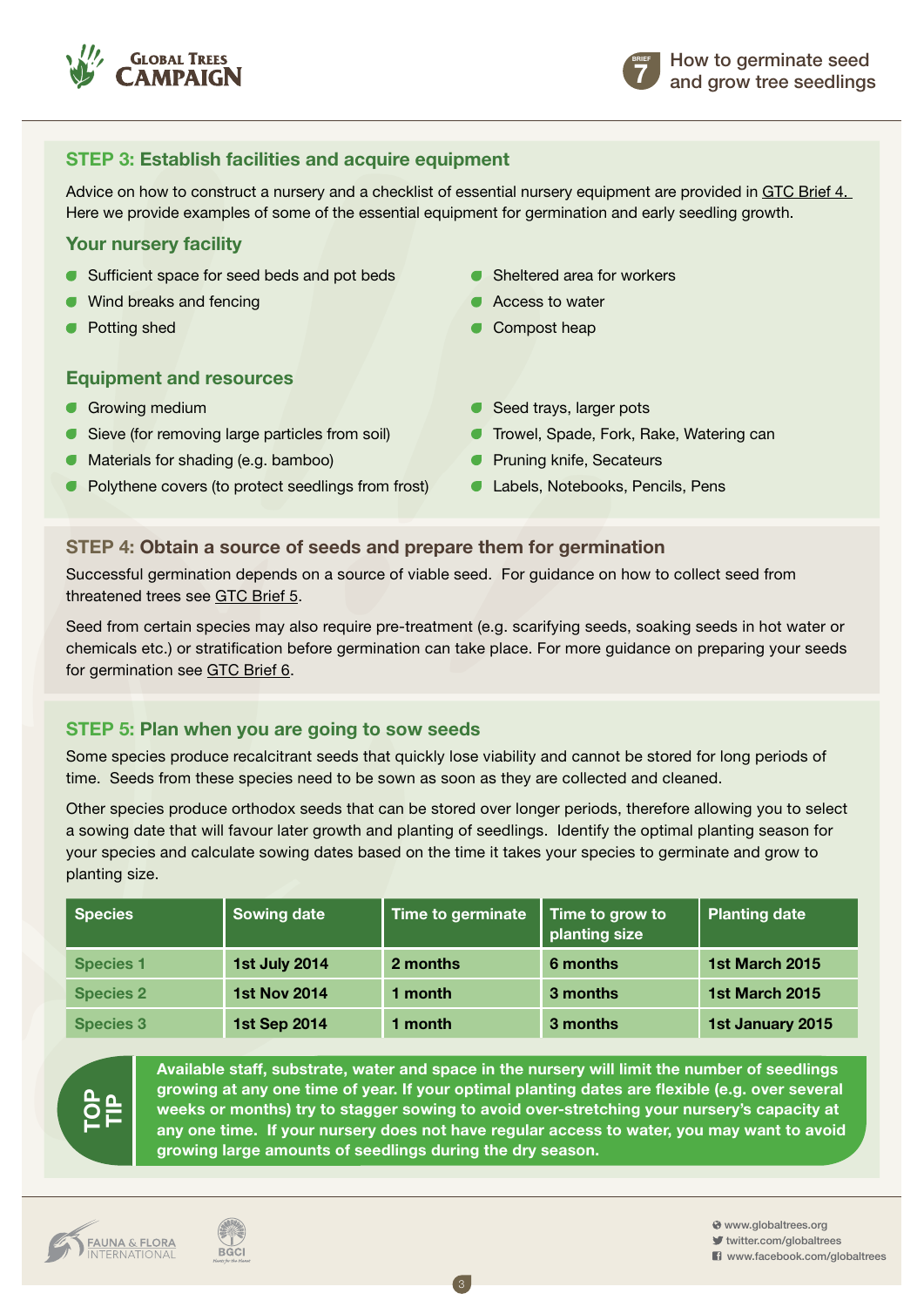



# Carrying out germination

Germination is a critical stage in the life of a tree. As a tree seed moves from an inactive to an active stage, delicate seedling roots must emerge and establish in the soil before a young shoot emerges above ground.

Over the next two pages we provide a summary of the steps you can take to carry out germination. Remember that it is essential to provide a favourable environment for germination (as far as possible, optimising air flow, moisture, temperature and light for your target species).

### **Preparing a germination medium**

In general, use a germination medium that:

- **Promotes adequate levels of moisture**
- **Promotes air flow (stale humid air promotes infection such as damping off)**
- Has a texture that is firm enough to stop young seedlings from falling over but free enough to allow roots to penetrate it.

Your desired texture can be obtained by mixing sand with sieved organic materials or by using commercial substrate such as coir-sand with a ratio of 50:50.

**Did you know?**

**Some tree species do not grow well if bacteria or fungi (such as mycorrizha) are missing from the soil. To make sure they are present, consider collecting soil from under wild grown trees and adding it to your germination mixture.**

When your germination medium is ready, sow your seeds using one of two main methods:

| A) Direct sowing of seeds into pots                                                                                                                                                                                                                                                                             | B) Scattering seeds into seed-beds                                                                                                                                                                                                                                                       |  |
|-----------------------------------------------------------------------------------------------------------------------------------------------------------------------------------------------------------------------------------------------------------------------------------------------------------------|------------------------------------------------------------------------------------------------------------------------------------------------------------------------------------------------------------------------------------------------------------------------------------------|--|
| When should you use this method?<br>• If seeds are large<br>enough to be<br>picked up<br>• If you expect high<br>and uniform<br>germination rates<br>• If you have a small<br>number of seeds<br>• If young seedlings<br>have sensitive roots<br>and will be unsuitable<br>for being 'pricked out'<br>into pots | When should you use this method?<br>• If seeds are<br>very small<br>• If you expect low<br>and non-uniform<br>germination rates<br>• If you have a large<br>number of seeds<br>• If young seedlings<br>are robust enough<br>to handle being<br>'pricked out' into<br>pots after emerging |  |

4

**FAUNA & FLORA**<br>INTERNATIONAL

**BGCI** 

www.globaltrees.org

twitter.com/globaltrees **El** www.facebook.com/globaltrees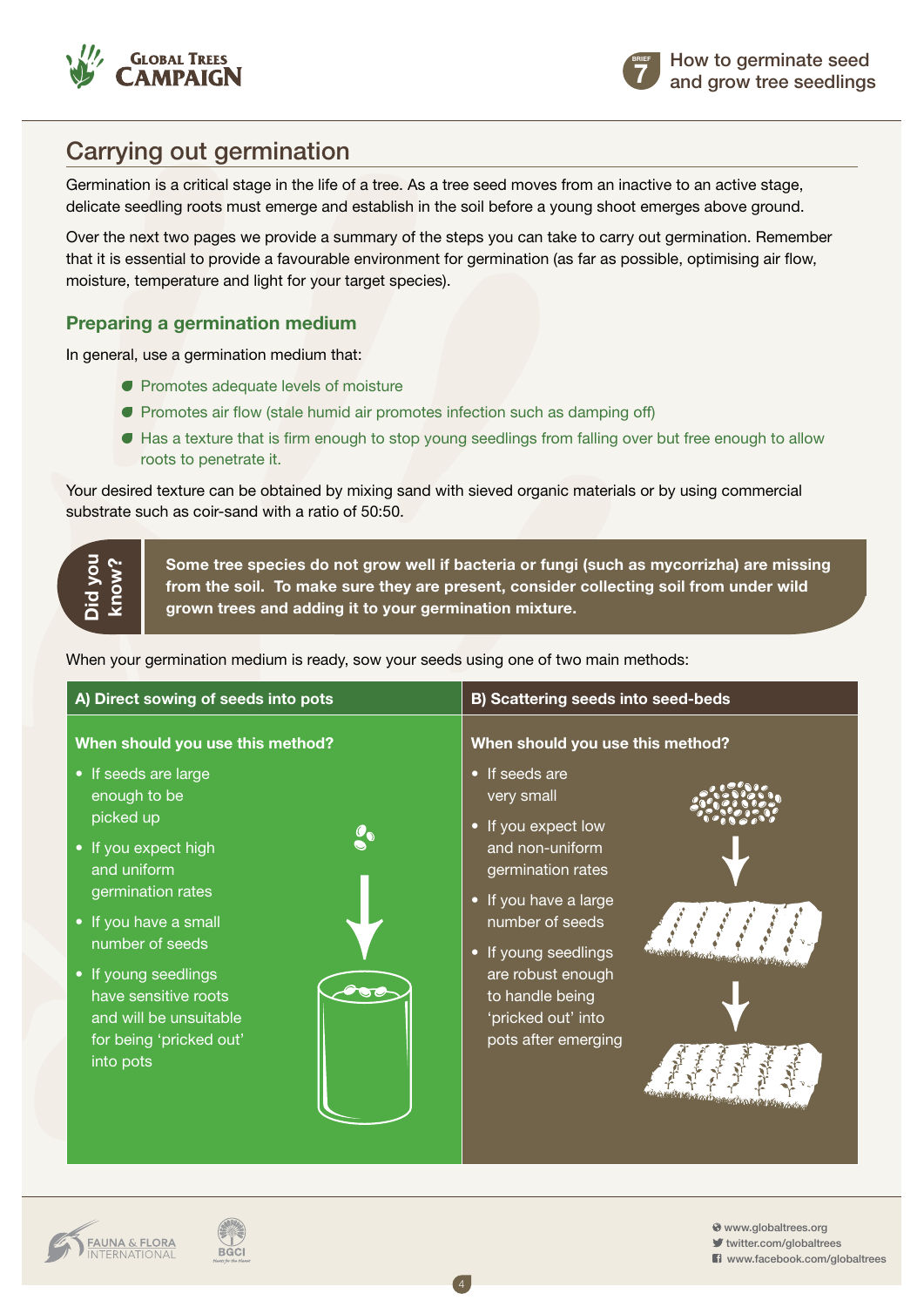

#### **A) How to sow seeds directly into pots B) How to sow seeds in a seedbed**

**7 BRIEF**

- **STEP 1: Sow your seeds • Fill containers with growing medium and firm it down gently leaving around 1cm space at the top • Make small holes in the soil, not exceeding 2x the seed diameter. For species with high germination rates (>90%) place one seed in each container. For other species, consider • Cover seed-beds with 6-8 cm of growing medium • Scatter seeds thinly and evenly on the seed beds • Cover seeds with a thin layer of growing medium (although you don't need to cover them if seeds are extremely small)**
	- **Cover seeds with a thin layer of growing medium**

**inserting 2-3 seeds per container**

# **STEP 2: Apply light watering if the substrate is drying out**

#### **STEP 3: After germination discard unhealthy seedlings**

**• If more than one seedling emerges from each pot, consider moving surplus seedlings into separate pots or discarding any showing early signs of poor health.**



**• Also consider discarding any unhealthy seedlings emerging in your seedbeds to reduce competition amongst healthy seedlings.**

**Note:** Deciding which seedlings to keep and which to discard requires careful judgement. For example, if you are growing a small number of seedlings for an extremely rare species you may want to keep and care for as many seedlings as possible. However, if you are growing thousands of seedlings you might not want to waste resources on those seedlings that are unlikely to survive in the wild. See Page 7 for further guidance on seedling health.

#### **STEP 4: Growing on your seedlings**



**After selection, young seedlings remain in their pots growing on until they are ready to be transplanted into larger pots.** 



**After young seedlings emerge from seedbeds they need to be 'pricked out' and placed into pots.** 

www.globaltrees.org

twitter.com/globaltrees **El** www.facebook.com/globaltrees

5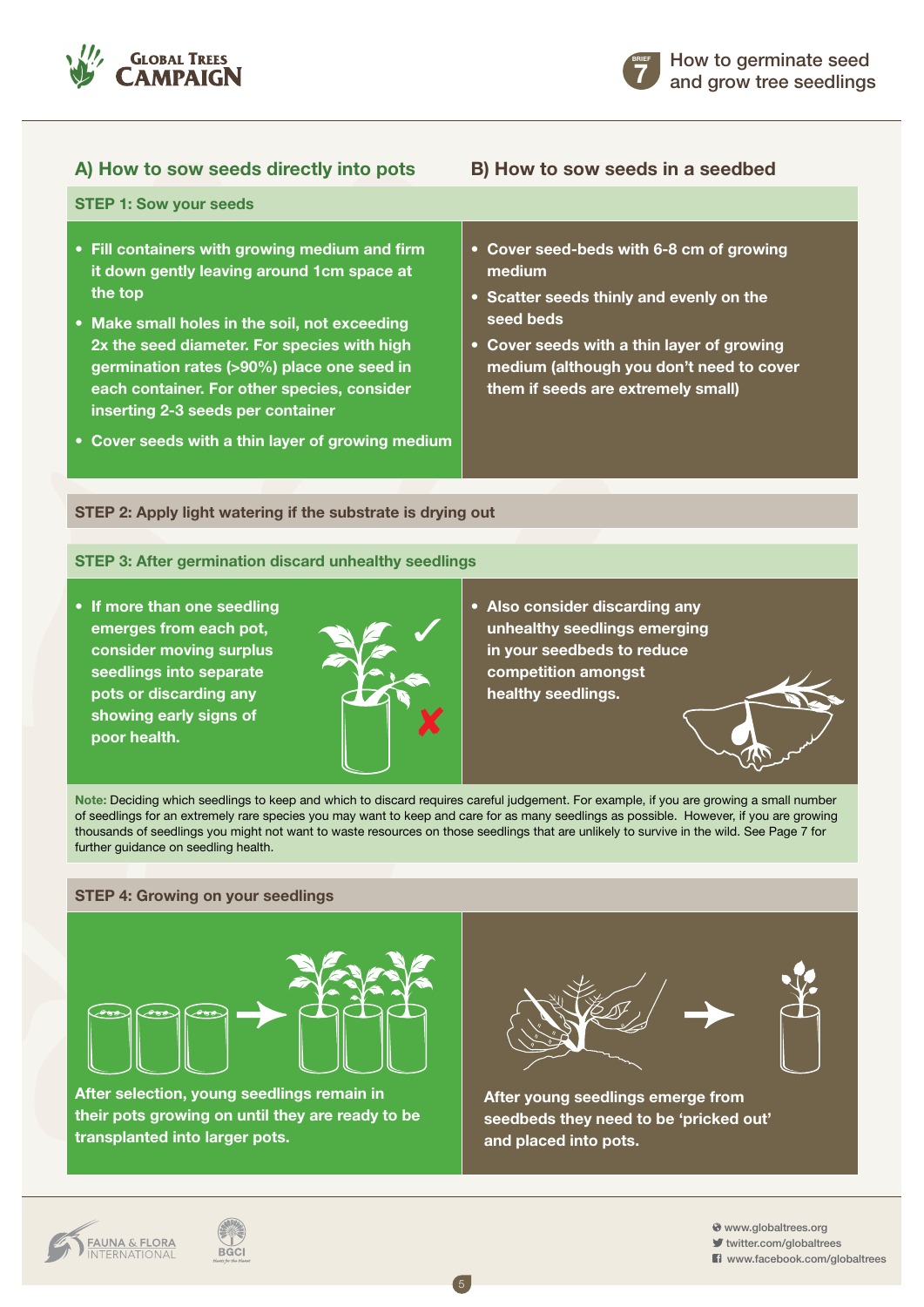

# Growing and caring for tree seedlings

When seedlings outgrow their first small pots, they will need to be **'potted up'** into larger individual containers (e.g. tubes, plastic bags, plastic bottles) in order to promote continued growth and survival.

### **When are seedlings ready for potting up?**

Potting up should occur when a seedling's vegetative growth begins to slow. In general, seedlings are ready for transplantation when they have at least two pairs of leaves, a height between 3 and 5 cm and a root length of at least 5 cm.

### **How do you pot up seedlings?**

**FAUNA & FLORA**<br>INTERNATIONAL

**BGCI** 

Preferably transplantation should be performed on cloudy and wet days, without too much wind. Before starting, prepare containers filled with growing medium at the transplantation site. Next, carry out the following steps:



6

 www.globaltrees.org twitter.com/globaltrees www.facebook.com/globaltrees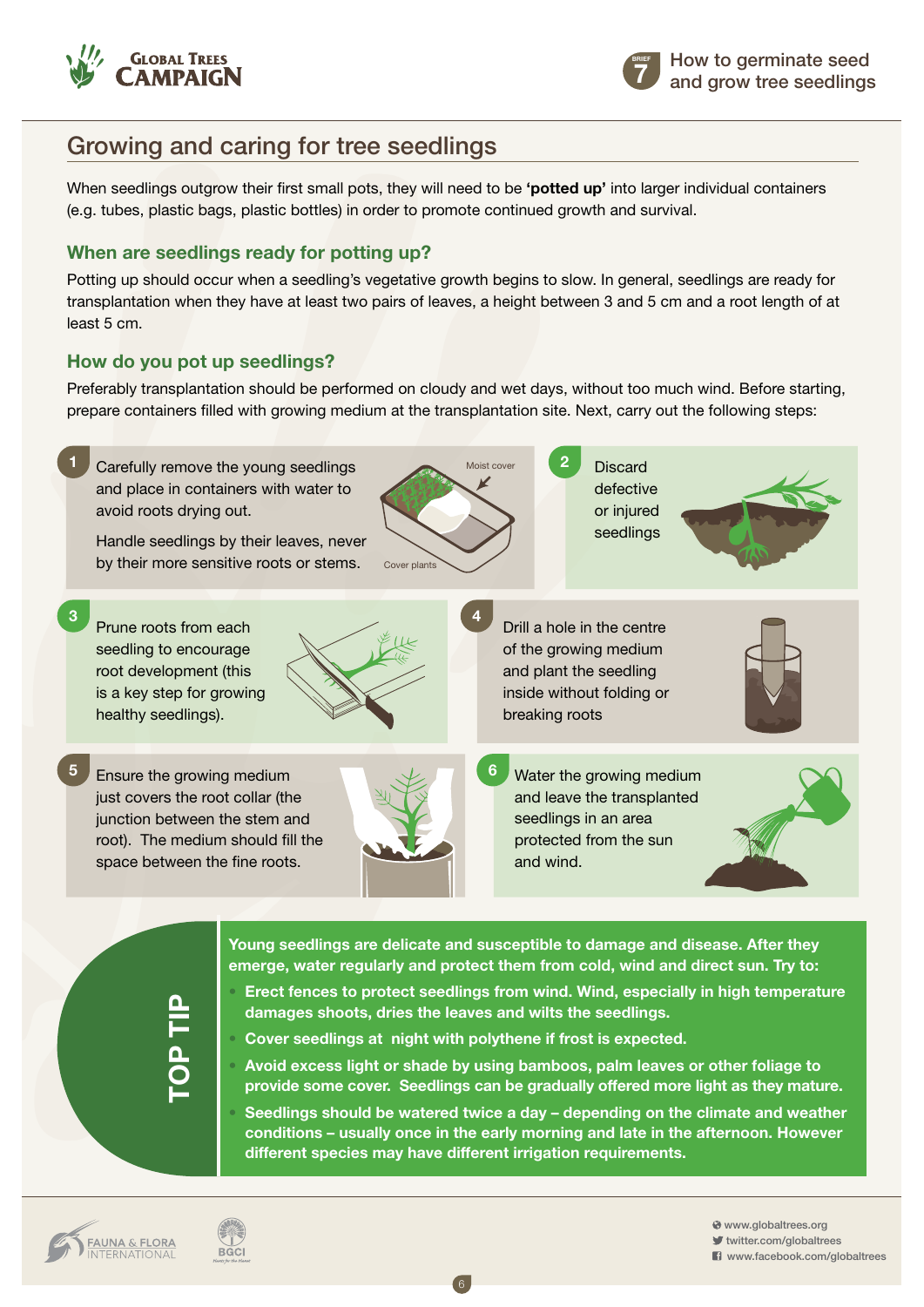

**7 BRIEF**

As your seedlings continue to grow in your nursery some of them may suffer from health problems. Left untreated, you may end up with low quality seedlings that will not survive in the wild or disease could spread within your nursery. Be aware of the following symptoms of poor seedling health and consider altering the management of your nursery when you come across them.

| <b>Symptom</b>                    | <b>Possible Explanations</b>                                            |  |
|-----------------------------------|-------------------------------------------------------------------------|--|
| Yellow leaves                     | Low fertility, high temperatures, excessive light or rotten roots       |  |
| Round or dying yellow leaves      | Fungal, bacterial or viral infection                                    |  |
| Death around leaf tips or margins | Excess fertilizers, drafts or hot winds                                 |  |
| Slim leaves                       | Low light, excess water or root rot                                     |  |
| <b>Wilted leaves</b>              | Lack or an excess of water and root rot                                 |  |
| Very slow growth                  | Small pots, compacted substrate, low fertility, root pests or pathogens |  |

**It will not always be possible to grow your target species from seed. This may be because (a) you are unable to collect seeds from wild trees; (b) the seeds you collect have low viability or (c) germination protocols are unknown.** 

**When seed propagation proves impossible consider these alternatives methods for growing trees:**

**1) Collect wild grown seedlings (wildlings).** Wildings found under closed canopy often have low survival rates, so collecting a small proportion of these to grow on within the project nursery should have minimal impact on natural regeneration of wild populations. However, some species have highly sensitive roots and wildlings often suffer high mortality during and after transport to the nursery.

**2) Vegetative propagation** involves cloning new individuals from a part of the living tree (e.g. from leaves, buds, stems or roots). Vegetative propagation can offer a quicker and easier alternative to propagation by seed, but there are genetic issues related to introducing cloned plants back into the natural population. Take care not to cause lasting damage to the mother tree when using this method.

### What next

**Did you** 

**Know**

**?**

If you intend to plant seedlings into their natural habitat they may need to be **hardened-off** before being removed from the nursery.

This involves preparing them for the physiological stress involved with transport, the act of planting and tougher field conditions. This process can last for several weeks and consists of a gradual decrease in irrigation and fertilization and – for species to be planted in open environments – increased exposure to sunlight.

Watch plants carefully over this period: you may need to re-adjust management if your seedlings begin to wilt or show signs of poor health.

Eventually seedlings will become harder and woodier with a well-developed root system. At this point they will be ready for planting. For further advice on tree planting, [see GTC Brief 9.](http://globaltrees.org/resources/how-to-plant-trees-for-restoration)

7



 www.globaltrees.org twitter.com/globaltrees **El** www.facebook.com/globaltrees